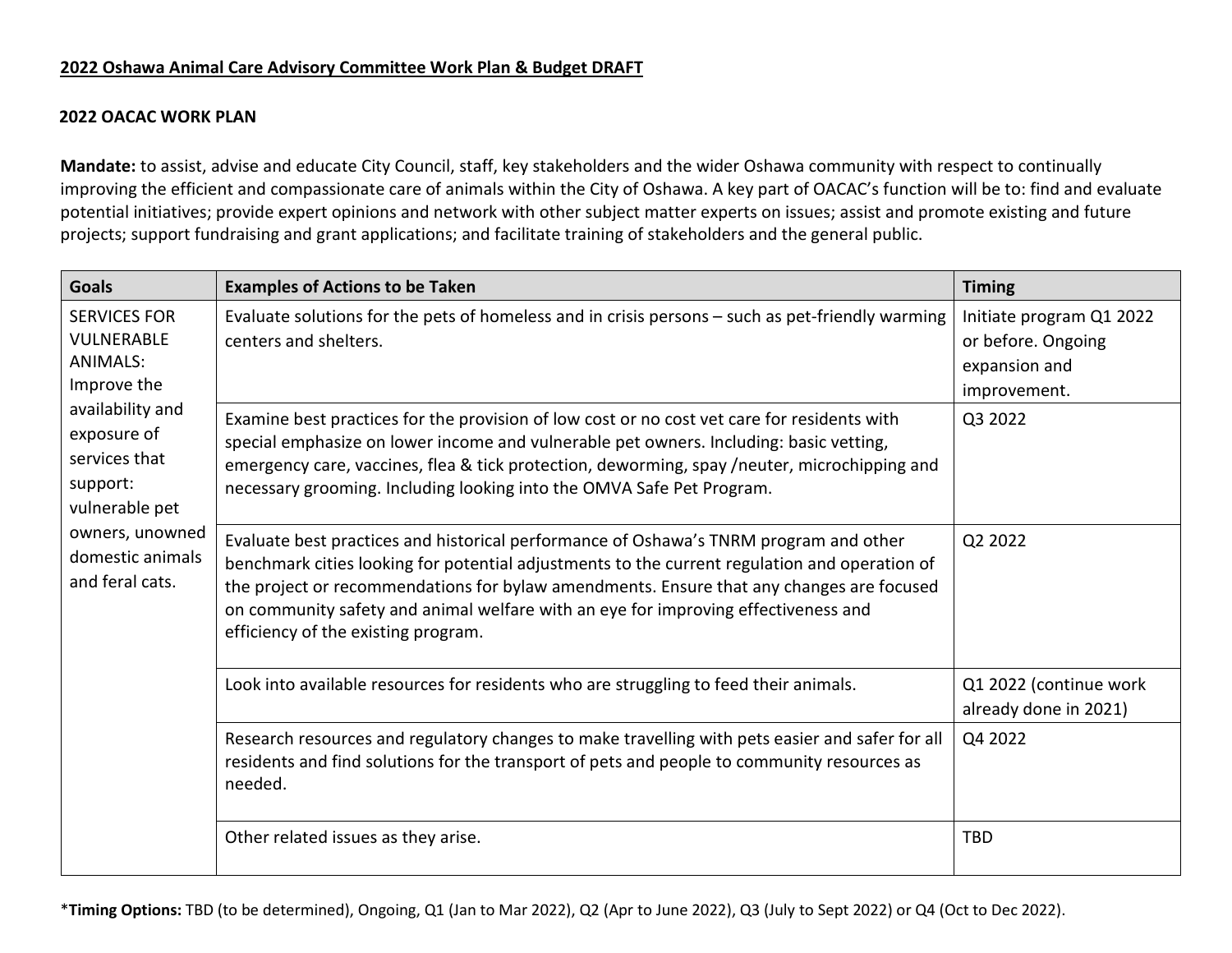| <b>Goals</b>                                                                                                                                                                                                                                                                                                             | <b>Examples of Actions to be Taken</b>                                                                                                                                                                                                                                                                                                                                                                                                                                                    | <b>Timing</b> |
|--------------------------------------------------------------------------------------------------------------------------------------------------------------------------------------------------------------------------------------------------------------------------------------------------------------------------|-------------------------------------------------------------------------------------------------------------------------------------------------------------------------------------------------------------------------------------------------------------------------------------------------------------------------------------------------------------------------------------------------------------------------------------------------------------------------------------------|---------------|
| <b>RESPONSIBLE PET</b><br><b>OWNERSHIP:</b><br>Determine best<br>practices for<br>bylaws,<br>regulations and<br>policy for owned<br>domestic animals<br>and recommend<br>improvements to<br>Oshawa's RPO<br>bylaw.                                                                                                       | Compare the City of Oshawa's existing Responsible Pet Ownership Bylaw to best practices and<br>recommend amendments may improve animal welfare within the City. These include but are<br>not limited to: Maximum pets per resident, tethering and roaming at large, minimum standard<br>of care (temperature control, access to shelter, availability of suitable food and clean water,<br>appropriate vet & grooming care), and "positive" list of permitted pets in the City of Oshawa. | Q1 2022       |
|                                                                                                                                                                                                                                                                                                                          | Other related issues as they arise.                                                                                                                                                                                                                                                                                                                                                                                                                                                       | <b>TBD</b>    |
| <b>PET FACILITIES &amp;</b><br><b>SERVICE</b><br><b>PROVIDERS:</b><br>Research local pet<br>facilities and<br>service providers<br>and the<br>regulations /<br>licensing that they<br>are subject<br>to. Utilize this<br>information to<br>recommend<br>amendments to<br>bring Oshawa in<br>line with best<br>practices. | Take a comprehensive look at local breeders; evaluate bylaws and regulations with respect to<br>all breeders and evaluate whether they are effectively working to combat backyard breeders<br>and mass breeders. Work towards recommendations that can help to identify and address<br>problematic breeders in the town.                                                                                                                                                                  | Q2 2022       |
|                                                                                                                                                                                                                                                                                                                          | Examine current regulations and licensing of local animal service providers like: kennels, dog walkers,<br>doggy daycare providers, trainers, groomers, rescues, etc Research minimum level of care<br>requirements and oversight of these organizations. Evaluate whether new measures or improvements<br>to existing measures are required. Including but not limited to: spay/neuter policies, minimum standard<br>of care, "guarantees" provided, etc                                 | Q3 2022       |
|                                                                                                                                                                                                                                                                                                                          | Evaluate current pet store regulations and bylaws. Recommend amendments to restrict the<br>sales of rabbits and potentially other animals in pet stores to specific types and require that<br>they all be rescue animals. Examine minimum level of care requirements and oversight of<br>these places.                                                                                                                                                                                    | Q1 2022       |
|                                                                                                                                                                                                                                                                                                                          | Other related issues as they arise.                                                                                                                                                                                                                                                                                                                                                                                                                                                       | <b>TBD</b>    |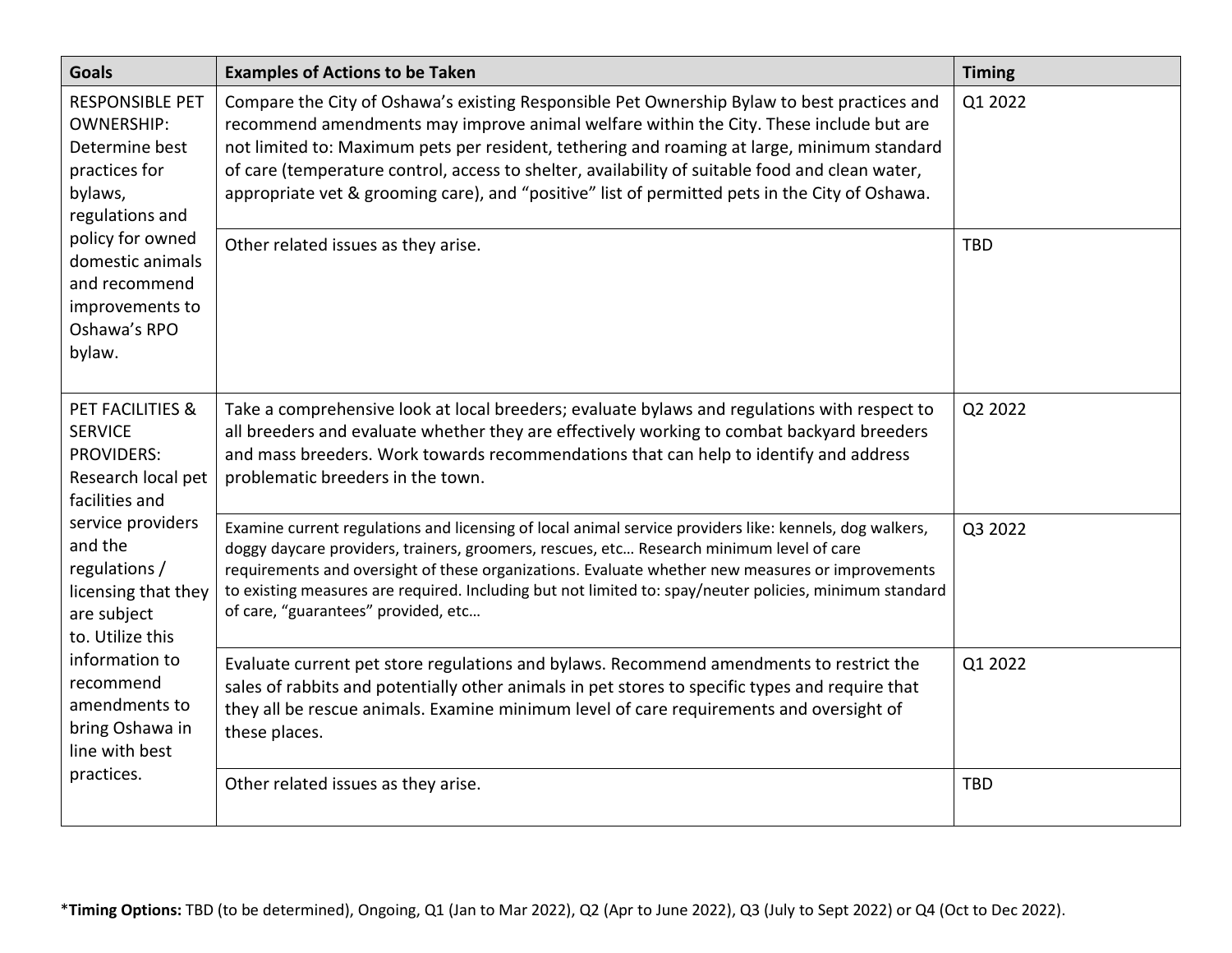| <b>Goals</b>                                                                                                                                                                   | <b>Examples of Actions to be Taken</b>                                                                                                                                                                                                                                                                                                                                                                                                                                        | <b>Timing</b> |
|--------------------------------------------------------------------------------------------------------------------------------------------------------------------------------|-------------------------------------------------------------------------------------------------------------------------------------------------------------------------------------------------------------------------------------------------------------------------------------------------------------------------------------------------------------------------------------------------------------------------------------------------------------------------------|---------------|
| PROMOTION AND<br><b>EDUCATION:</b><br>Improve public<br>perception and<br>knowledge of<br>animal welfare<br>matters and<br>available services<br>within the City of<br>Oshawa. | Promote and improve exposure of existing programs and resources within the City.                                                                                                                                                                                                                                                                                                                                                                                              | Ongoing       |
|                                                                                                                                                                                | Improve residents understanding of existing Responsible Pet Owners bylaw                                                                                                                                                                                                                                                                                                                                                                                                      | Q1 2022       |
|                                                                                                                                                                                | 'Living with Community Cats' flyer                                                                                                                                                                                                                                                                                                                                                                                                                                            | Q1 2022       |
|                                                                                                                                                                                | Assist in the development or selection of mailing / handout materials to provide residents with<br>information and access to resources for animal welfare.                                                                                                                                                                                                                                                                                                                    | Ongoing       |
|                                                                                                                                                                                | Facilitate educational sessions, access to educational materials online and share information<br>on where other resources exist.                                                                                                                                                                                                                                                                                                                                              | Q3 2022       |
|                                                                                                                                                                                | Invite staff or public relations personnel from the Ont. Solicitor General's Office, DRPS<br>and Oshawa By-law to a joint panel to present and to field questions with respect to: a)<br>scope of service;<br>b) areas of potential overlap in responsibilities that may confuse the public; c)<br>handling of calls (processes);<br>d) priorities and average response time;<br>e) available materials for public education and outreach; and<br>f) any other OACAC queries. | Q3 2022       |
|                                                                                                                                                                                | Suggest additions and updates for the City of Oshawa website.                                                                                                                                                                                                                                                                                                                                                                                                                 | Q2 2022       |
|                                                                                                                                                                                | Other related issues as they arise.                                                                                                                                                                                                                                                                                                                                                                                                                                           | <b>TBD</b>    |
| <b>FUNDRAISING</b><br><b>SUPPORT AND</b><br><b>NETWORK</b><br><b>BUILDING</b>                                                                                                  | Provide advice, assistance and contacts to assist in fundraising campaigns, grant applications<br>and additional revenue / donation opportunities.                                                                                                                                                                                                                                                                                                                            | Q3 2022       |
|                                                                                                                                                                                | Other related issues as they arise.                                                                                                                                                                                                                                                                                                                                                                                                                                           | <b>TBD</b>    |

\***Timing Options:** TBD (to be determined), Ongoing, Q1 (Jan to Mar 2022), Q2 (Apr to June 2022), Q3 (July to Sept 2022) or Q4 (Oct to Dec 2022).